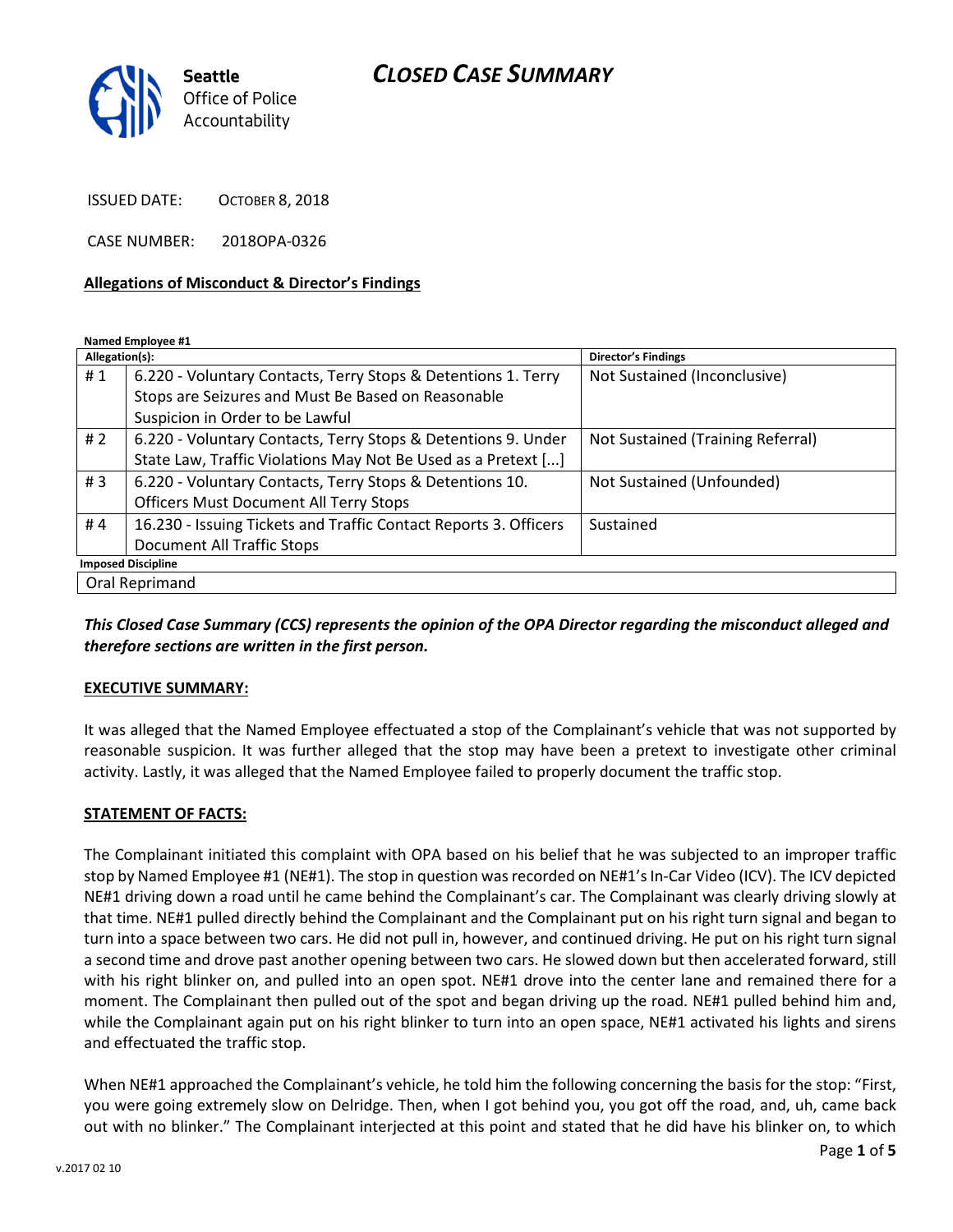

Office of Police Accountability

OPA CASE NUMBER: 2018OPA-0326

NE#1 responded "ok." NE#1 then told the Complainant: "Then I got behind you and you got off the road again. Is there a reason for that?" The Complainant stated that he had been looking for a job site but had been unable to find it. He explained that he had pulled over to locate the site. NE#1 explained to the Complainant: "The only reason why I stopped is at these time, these times of the day, at this hour, usually it's like drunk people or stolen cars or something like that…I ran your plate and it's all good, uh, it was just a little suspicious. Okay?" NE#1 requested his license, registration, and proof of insurance and returned to the patrol vehicle.

After a period of time, NE#1 walked back to the Complainant, provided him with his documents, and informed him where the job site was. NE#1 did not give the Complainant a ticket or any other documentation relating to the stop. NE#1 then told the Complainant that he could turn around. When the Complainant indicated doubt that he could do so given that he had just been pulled over, NE#1 stated the following prior to the Complainant leaving the scene:

> No, no, no, no…You can go ahead and turn around. Like I said, the reason that I stopped you, it was just, you were just going super slow, I mean, way below the speed limit, the speed limit is 30, I know you were lost, and, uh, when you got pulled off the road, as soon as I passed you, you got off, I turned around, then you got off, it was just suspicious, okay?

As part of its investigation, OPA reviewed the Department video and the documentation relating to the stop. OPA also interviewed both NE#1 and the Complainant.

### ANALYSIS AND CONCLUSIONS:

### Named Employee #1 - Allegations #1

### 6.220 - Voluntary Contacts, Terry Stops & Detentions 1. Terry Stops are Seizures and Must Be Based on Reasonable Suspicion in Order to be Lawful

SPD Policy 6.220-POL-1 governs Terry stops and stands for the proposition that Terry stops are seizures of an individual and, as such, must be based on reasonable suspicion in order to be lawful. SPD Policy defines a Terry stop as: "A brief, minimally invasive seizure of a suspect based upon articulable reasonable suspicion in order to investigate possible criminal activity." (SPD Policy 6.220-POL-2(b).) SPD Policy further defines reasonable suspicion as: "Specific, objective, articulable facts, which, taken together with rational inferences, would create a wellfounded suspicion that there is a substantial possibility that a subject has engaged, is engaging or is about to engage in criminal conduct." (Id.) Whether a Terry stop is reasonable is determined by looking at "the totality of the circumstances, the officer's training and experience, and what the officer knew before the stop." (Id.) While "[i]nformation learned during the stop can lead to additional reasonable suspicion or probable cause that a crime has occurred, it "cannot provide the justification for the original stop." (Id.)

With regard to this allegation, NE#1 contended that it was inapplicable as he made the stop based on probable cause to believe that the Complainant was driving too slowly in violation of SMC 11.52.130. He asserted that, as such, it was not a Terry stop. Whether NE#1 is technically correct is largely immaterial as, for a traffic stop to be valid, the officer must have reasonable suspicion (not probable cause) to believe that the driver committed the infraction. As such, the standard set forth above is applicable to this case.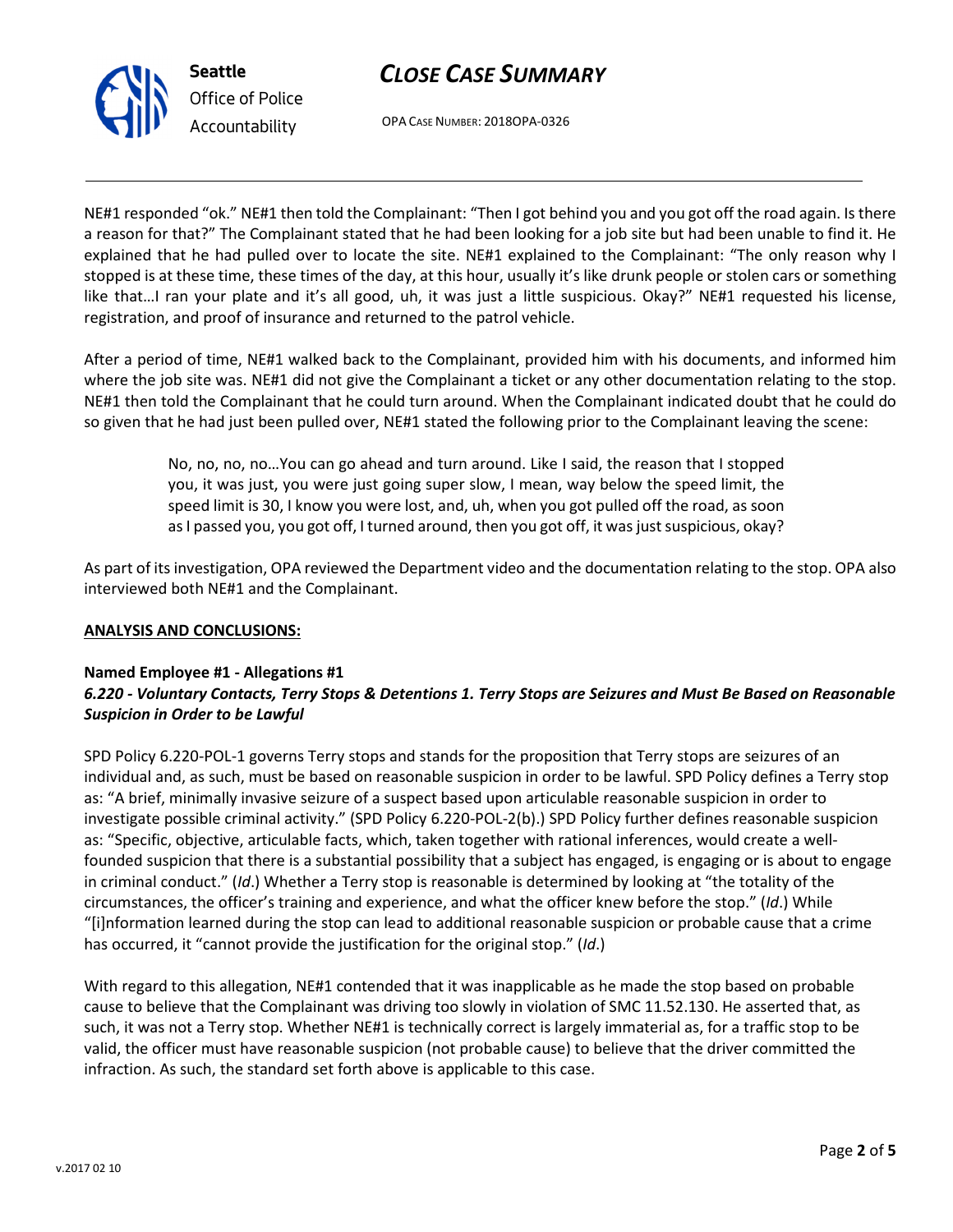

OPA CASE NUMBER: 2018OPA-0326

Here, NE#1 stated that he believed that the Complainant committed two citable offenses: first, he was driving too slowly; and, second, he merged into the left lane without using a turn signal.

With regard to the first offense, SMC 11.52.130 provides that: "No person shall operate a motor vehicle at such a slow speed as to impede the normal and reasonable movement of traffic except when reduced speed is necessary for safe operation or in compliance with law." It is unclear to OPA how the Complainant's driving served to "impede the normal and reasonable movement of traffic." Notably, there appeared to be no other vehicles on the road at that time. Moreover, based on OPA's review of the video, the Complainant was clearly driving slowly because he was looking for something. Notably, he stayed to the right side of the road and used his turn signal to pull partially or fully into open spaces. Indeed, as he explained both to NE#1 at the time of the stop and during his OPA interview, the Complainant was driving at a lower speed to safely operate his car while looking for a job site.

With regard to the second offense, while NE#1 stated that the Complainant merged into the left lane without using a turn signal, the Complainant denied doing so. The Complainant stated that he always used his turn signals. Notably, during the portion of the ICV that did record the Complainant's driving, he used his turn signal on each occasion that he moved to the right lane. This is evidence supporting his contention that he also did so when he merged left. However, whether the Complainant committed this offense is ultimately inconclusive based on the lack of video evidence.

As indicated above, I find that there are questions concerning whether reasonable suspicion existed to stop and cite the Complainant for either offense. However, applying a preponderance of the evidence standard, I cannot make a conclusive determination on this issue. Accordingly, I recommend that this allegation be Not Sustained – Inconclusive.

Recommended Finding: Not Sustained (Inconclusive)

#### Named Employee #1 - Allegation #3 6.220 - Voluntary Contacts, Terry Stops & Detentions 9. Under State Law, Traffic Violations May Not Be Used as a Pretext [...]

SPD Policy 6.220-POL-9 precludes the use of a traffic violation to investigate unrelated crimes. The policy defines "pretext" as where an officer stops "a suspect for an infraction to investigate criminal activity for which the officer has neither reasonable suspicion nor probable cause." (SPD Policy 6.220-POL-9.) The policy explains that pretext stops are prohibited by law. (Id.) It further explains that: "Officers must actually, consciously, and independently determine that a traffic stop is reasonably necessary in order to address a suspected traffic infraction." (Id.)

At his OPA interview, NE#1 claimed that he solely stopped the Complainant for driving too slowly and not using his turn signal when he merged into the left lane. NE#1 denied that he used these alleged offenses as a pretext to investigate other suspected criminal activity.

However, these assertions were contradicted by NE#1's statements during the stop. Notably, at that time, NE#1 told the Complainant that people who drove slowly as he did were "usually like drunk people or stolen cars or something like that." Moreover, at the conclusion of the stop, NE#1 stated to the Complainant: "the reason I stopped you was, you were just going super slow, I mean, way below the speed limit. The speed limit is thirty, and when you got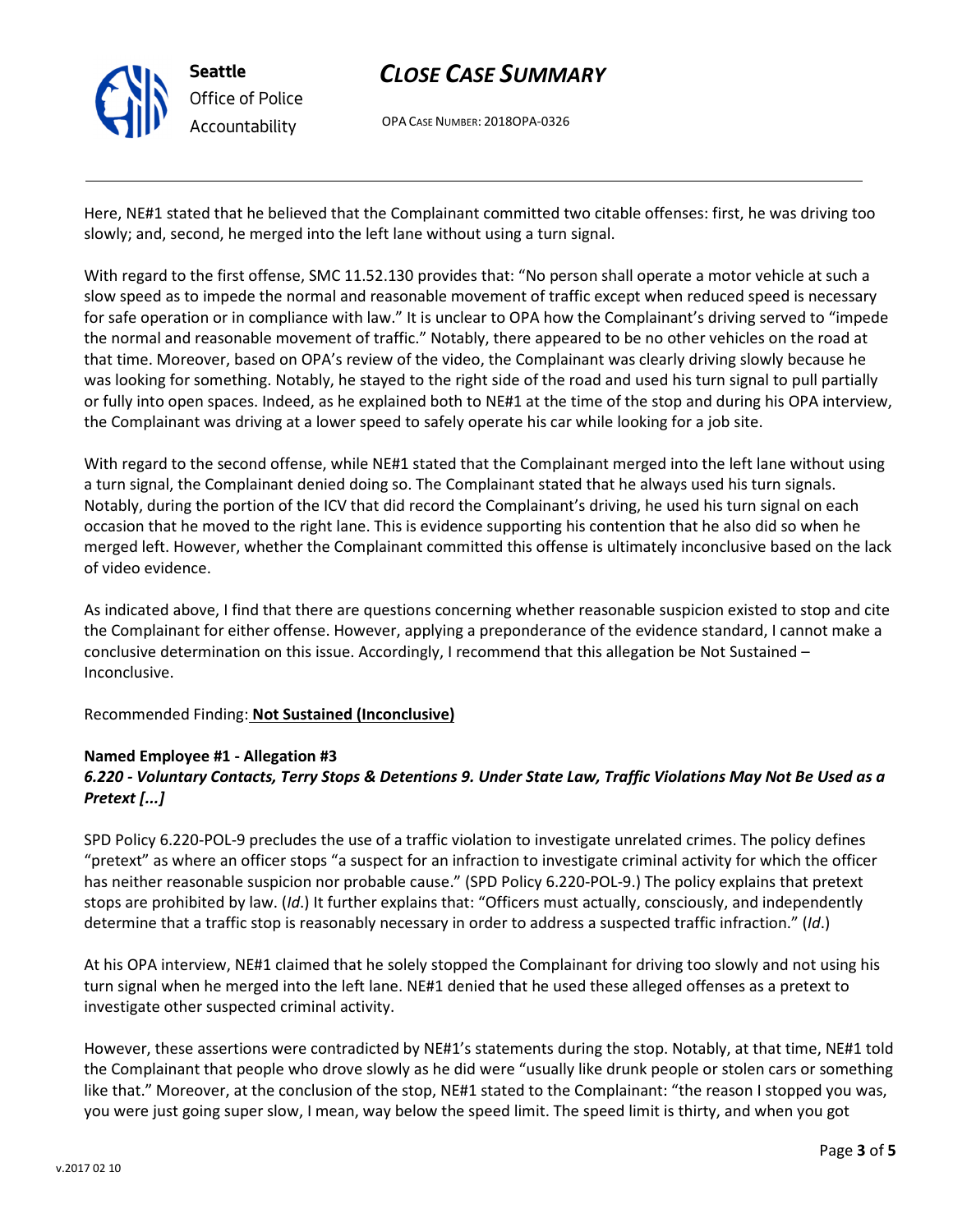OPA CASE NUMBER: 2018OPA-0326

pulled off the road, as soon as I passed you, you got off, I turned around, and you got off. It was just suspicious, okay?" When asked by OPA why he made these statements, NE#1 responded: "Like I said, it was just to—I don't remember exactly at what point of our contact I mentioned it, but it was just to help him feel at, at ease of the stop, not so he didn't, didn't worry or anything, I don't know." I find NE#1's explanation to be unconvincing.

Based on a review of the evidence, including the ICV and NE#1's own statements, it appears very possible that this was, in fact, a pretext stop. Indeed, in NE#1's own words, he appeared to be investigating whether the Complainant was intoxicated or was driving a stolen vehicle, rather than simply stopping the Complainant to investigate two citable offenses. NE#1 would not have had reasonable suspicion to investigate either DUI or a stolen vehicle at the time of the stop.

I have serious questions concerning whether NE#1 conducted a pretext stop in this case. However, I cannot be sure whether this was intentional misconduct or, instead, a newer officer trying to be proactive who made a significant mistake. I hope that it is the latter and I also hope that NE#1 uses this case as a learning experience and does not find himself in this type of situation again. Accordingly, I issue NE#1 the below Training Referral. I also note that, to the extent similar conduct occurs in the future, NE#1 should expect that OPA will recommend a Sustained finding.

• Training Referral: NE#1 should receive additional training concerning the elements of SPD Policy 6.220-POL-9. His chain of command should further discuss this incident with him. This should include watching the video together and discussing the stop, as well as reviewing the statements made by NE#1 to the Complainant. NE#1 should be informed that, even if it was not his intent, the evidence in this case suggests that this was a pretext stop. NE#1 should be counseled to avoid these types of situations in the future. This retraining and associated counseling should be documented and this documentation should be maintained in an appropriate database.

Recommended Finding: Not Sustained (Training Referral)

### Named Employee #1 - Allegation #3 6.220 - Voluntary Contacts, Terry Stops & Detentions 10. Officers Must Document All Terry Stops

SPD Policy 6.220-POL-10 requires that officers document all Terry stops using a Terry Template. Within the Terry Template, officers are instructed to "clearly articulate the objective facts they rely upon in determining reasonable suspicion." (SPD Policy 6.220-POL-10.)

NE#1 asserted that as he effectuated a traffic stop based on two alleged citable offense, he was required to complete a Traffic Contact Report (TCR), not a Terry Template. From my review of both of this policy and of SPD Policy 16.230-POL-3, I agree with his interpretation. NE#1 did issue a TCR and, even though he did not serve the TCR on the Complainant, he complied with the requirement that he document the stop and detention.

As I find that this allegation and the requirement of a Terry Template to be inapplicable to this case, I recommend that this allegation be Not Sustained – Unfounded.

### Recommended Finding: Not Sustained (Unfounded)



Seattle Office of Police Accountability